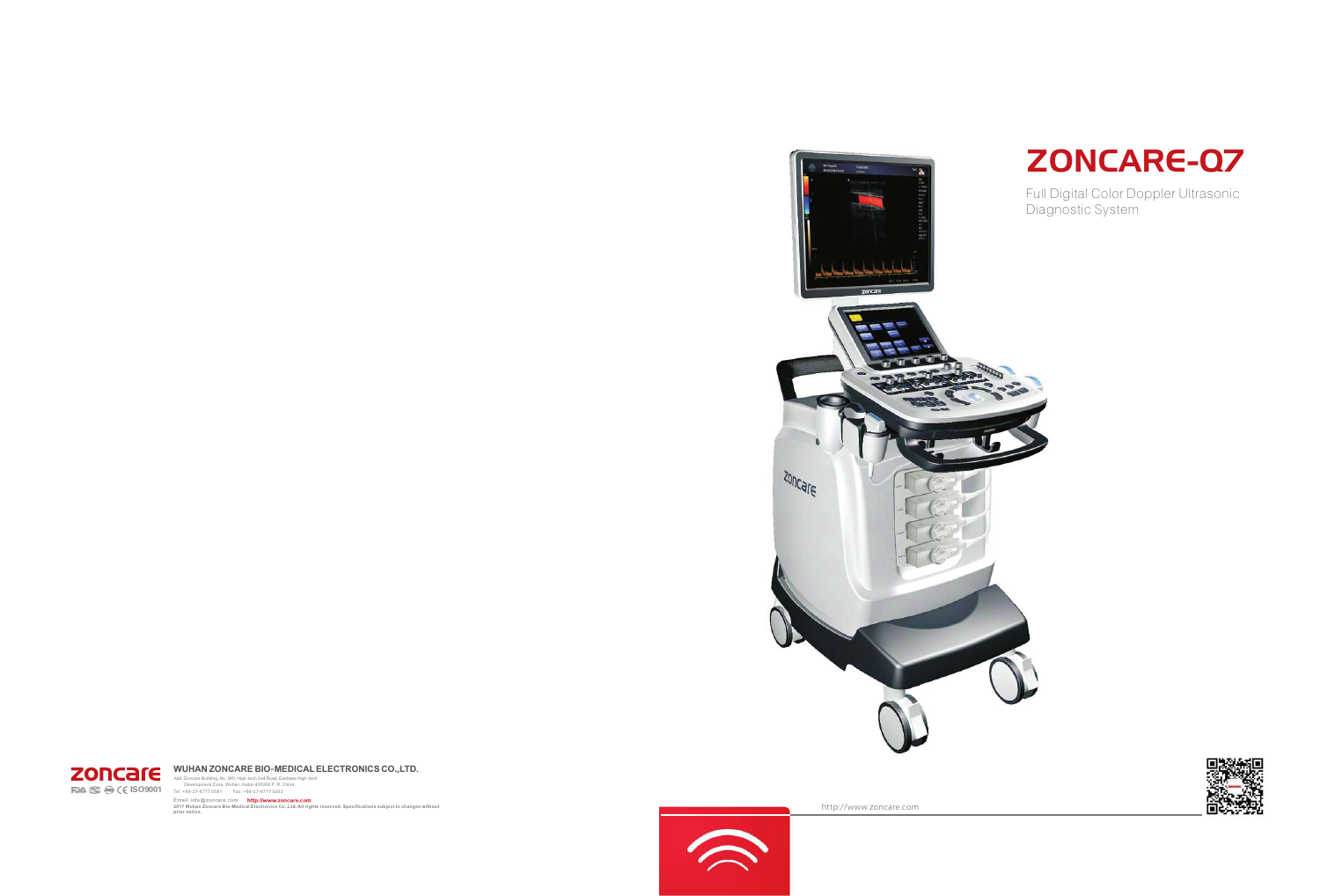- 19 inch high resolution medical LED monitor
- 10.4 inch Anti-dazzle LED touch screen
	-
- Rotated console and foldable monitor
	-
	-
	-
	-
	-
- Optional built-in lithium battery for continuously working



4 transducer connectors Preposed USB ports Hidden draw-out keyboard Friendly transducer bracket design Support multiple peripheral interfaces Standard configured gel heating cup



Full Digital Color Doppler Ultrasonic Diagnostic System



# ZONCARE-Q7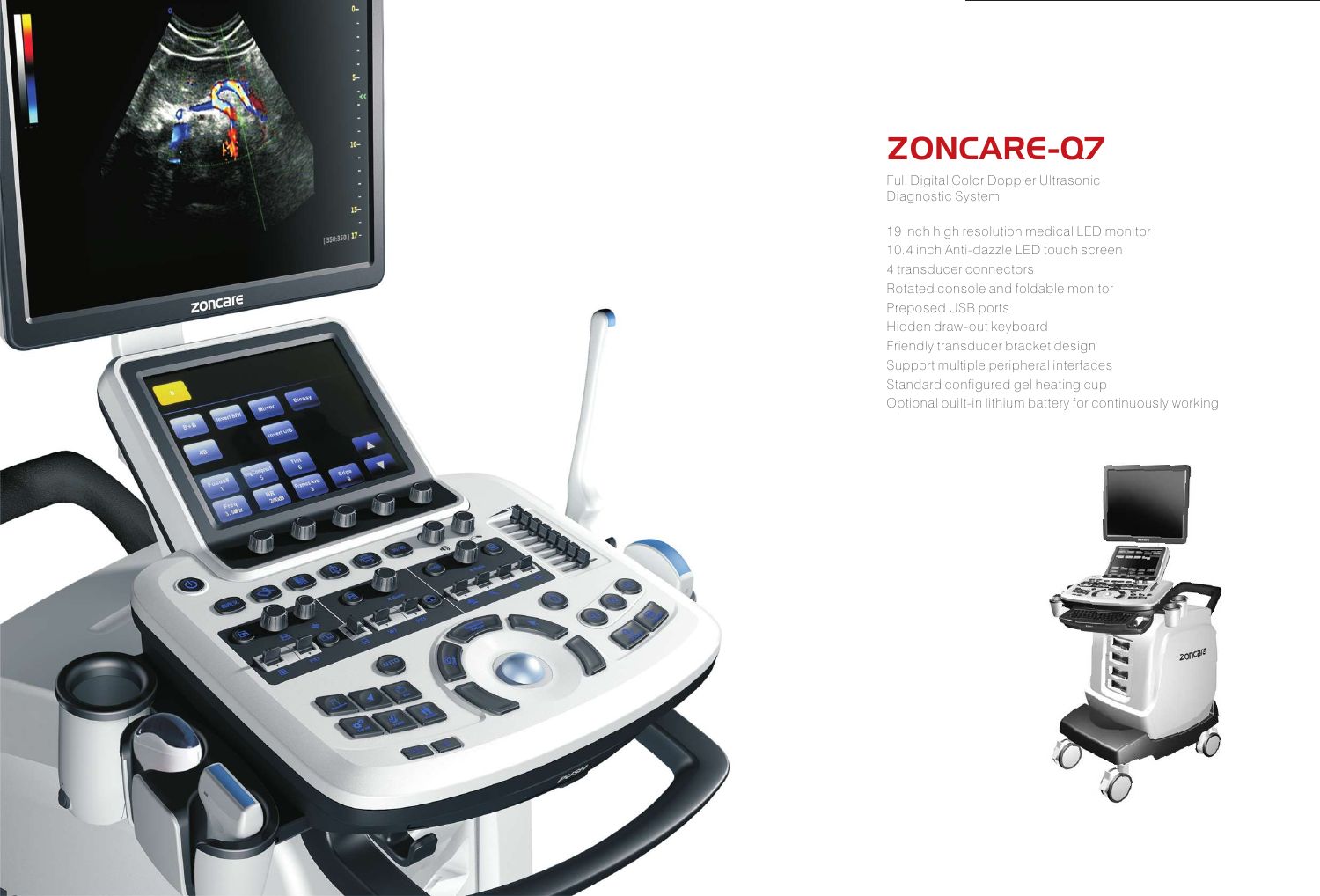Spatial Compounding Imaging Trapezoidal Extended Imaging Linear Independent Deflection Imaging Speckle Noise Removal Technology Tissue Harmonics Imaging Technology 3D/4D Imaging Technology Intelligent Navigation Technology One Touch Optimize Technology Cartoid IMT Measurement Dual/Triple Synchronous

### Advanced Imaging Technology

#### Abundant clinical application



#### High Density and Broadband Frequency Transducers

#### Innovative Ergonomic Design



Zoncare-Q7 has excellent performance in obstetrics, gynecology,pediatrics, breast,musculoskeletal,heart and blood vessel areas. Build-in perfect analysis package,including heart, obstetrics, urology, abdomen, gynecology, small parts, blood vessel etc.